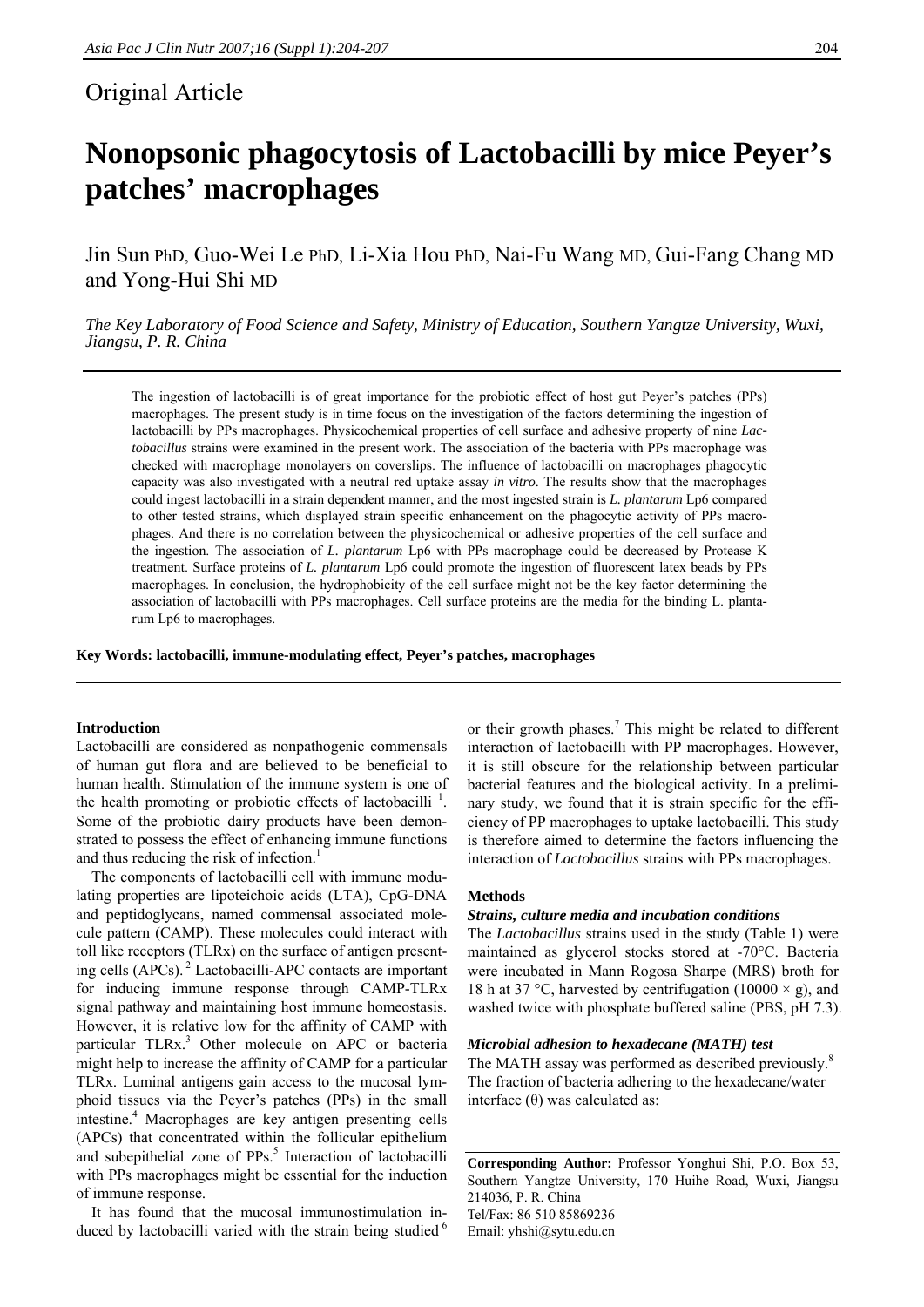$$
\theta = \frac{A_0 - A_1}{A_0 - A_b} \times 100
$$

where  $A_0$ ,  $A_1$ , and  $A_b$  were the optical densities at 600 nm of the initial bacterial suspension, the extracted solution, and the blank, respectively.

# *Determination of zeta potentials*

Zeta potentials of the *Lactobacillus* strains were determined with a Zetasizer 3000 (Malvern Instruments Ltd., Malvern, United Kingdom) as described previously.<sup>9</sup>

#### *Preparation of rat small intestinal mucus*

All the animal studies reported here adhered to the accepted standards (local and national regulations) of humane animal care. Twenty healthy female Sprague-Dawley rats (Shanghai slac Co., Shanghai, China) weight 100-125 g were anaesthetized with diethyl ether and killed by cervical dislocation. Small intestinal mucus was released by gently scraping the mucosa, homogenized and centrifuged at  $12000 \times g$  for 30 min (4<sup>o</sup>C). The mucus was precipitated twice from the clear supernatant with pre-cooled ethanol, suspended in ultra pure water and lyophilized. Mucus was dissolved in 50 mM  $Na<sub>2</sub>CO<sub>3</sub>$ buffer (pH 9.7) to 1 mg/mL, centrifuged for 15 min (5000**×** g, 4°C), and the supernatant was pooled for further use.

# *Adhesion assay*

Microtiter wells were coated with mucus. 200 μL of bacterial suspended in PBS containing 0.01% Tween 20 (PBST)  $(1\times10^8 \text{ CUF/mL})$  was added to each well and incubated overnight at 4°C. The wells were washed with PBST and stained with safranin after the wells were dried. A490nm was measured in an ELISA plate reader (Labsystems, Helsinki, Finland).

#### *Peyer's patches macrophages collection*

Peyer's patches macrophages were prepared as described previously.<sup>10</sup>

#### *Bacteria-macrophage association assay*

Macrophages were incubated for 4 h in 35-mm-diameter tissue culture dishes, each containing a glass coverslip (22 by 22 mm) attached to the bottom, at a ratio of  $5\times10^{5}$ macrophages per dish. Culture medium was replaced with 1 mL of bacteria suspension (bacterium/macrophage=50:1) and incubated for 45 min. Coverslips were gently washed with PBS and air-dried. Macrophages were fixed and stained for direct microscopy counts in monolayers. The assay was also conducted for protease K (1 mg/mL in PBS, 1 h) treated *L. plantarum* Lp6.

# *Phagocytosis of fluorescent latex beads by PPs macrophages*

Cell surface proteins of *L. plantatum* Lp6 were extracted with 5 M LiCl as previously described <sup>11</sup>. Cell surface proteins were added to green-fluorescent latex beads (Sigma) suspension ( $1 \times 10^8$  beads per mL in PBS) to 50 μg/mL, gently agitated 3 h, washed twice with PBS and stored on ice. Aliquots of 100 μL beads suspensions  $(10^6)$ 

beads/mL) were added into 96-well plates wells inoculated with macrophages  $(2 \times 10^4 \text{ cells/well})$ . The interaction were conducted for 1 h at  $37^{\circ}$ C in  $5\%$  CO<sub>2</sub>, stopped on ice (5 min) and the cells were centrifuged (300 $\times$ g, 5 min, 4°C). Non-cell-associated beads were removed and the cells were washed twice with ice-cold PBS. The fluorescence was measured in a microplate multimode detector (Anthos-Mikrosysteme, Austria) at 485 nm excitation and 530 nm emission wavelengths and also determined using fluorescence microscopy (Olympus, Hamburg, Germany).

# *Uptake of neutral red by PPs macrophages*

Phagocytic capacities of PPs macrophages were assayed as described previously  $12$ . The result was recorded with an ELASA reader using a test wavelength of 540 nm.

# *Statistical analysis*

The data were expressed as mean  $\pm$  SD (n = 6). Results were analyzed statistically by one-way ANOVA followed by Tukey's multiple comparison using SPSS version 10.0 (SPSS Inc., Chicago, Illinois, USA) with a significance level of *p*<0.05. Unpaired t test was performed to analyze the difference between macrophages uptake of surface protein-coated bead samples and the controls; protease K treated bacteria and the control.

# **Results**

Table 1 shows that the ingesting efficiency was dependent on the tested *lactobacillus* strains*. L. plantarum* Lp6 was ingested most greatly among test strains. Lactobacilli show strain specific activity in enhancing the phagocytic activity of PPs macrophages. The activity was significantly positively correlated with the ingestion of the bacteria by PPs macrophages (r=0.83013, *p*=0.00561).

 All tested strains show medium hydrophobicity, among which the smallest and highest value was determined on *Lactobacillus sp* strain 1 and *L. plantarum* Lp6, respectively (Table 1). However, the statistical difference among strains is not significant. Except for *L. plantarum* Lp5, all strains have high negative surface charge. *L. plantarum* Lp5 and *L. sp.* strains 1 had the highest and lowest net hydrophobic attractive force, but the macrophages did not ingest them in the highest and lowest level, respectively. *L. plantarum* Lp6 is the strain that shows the highest uptake by PPs macrophages, although this strain shows medium net hydrophobic attractive force. Therefore, there is no direct relationship between physicochemical surface properties and macrophage ingestion of lactobacilli in the present study.

 Adhering ability of nine strains of lactobacilli to rat small intestinal mucus was studied. Table 1 shows adhesion is specific for distinct strain. *L. plantarum* Lp6 has best adhesion. No relationship was found between adhesion and the macrophage ingestion of tested lactobacilli.

 Proteinase K treatment could significantly decrease macrophage ingestion of *L. plantarum* Lp6 (*p*<0.01) (Fig 1, Fig 2), suggesting that the bacterial surface proteins might mediate the association of *L. plantarum* Lp6 with PPs macrophages. This was further confirmed by the phenomenon that the surface protein of *L. plantarum* Lp6 could enhance the interaction of latex beads with PPs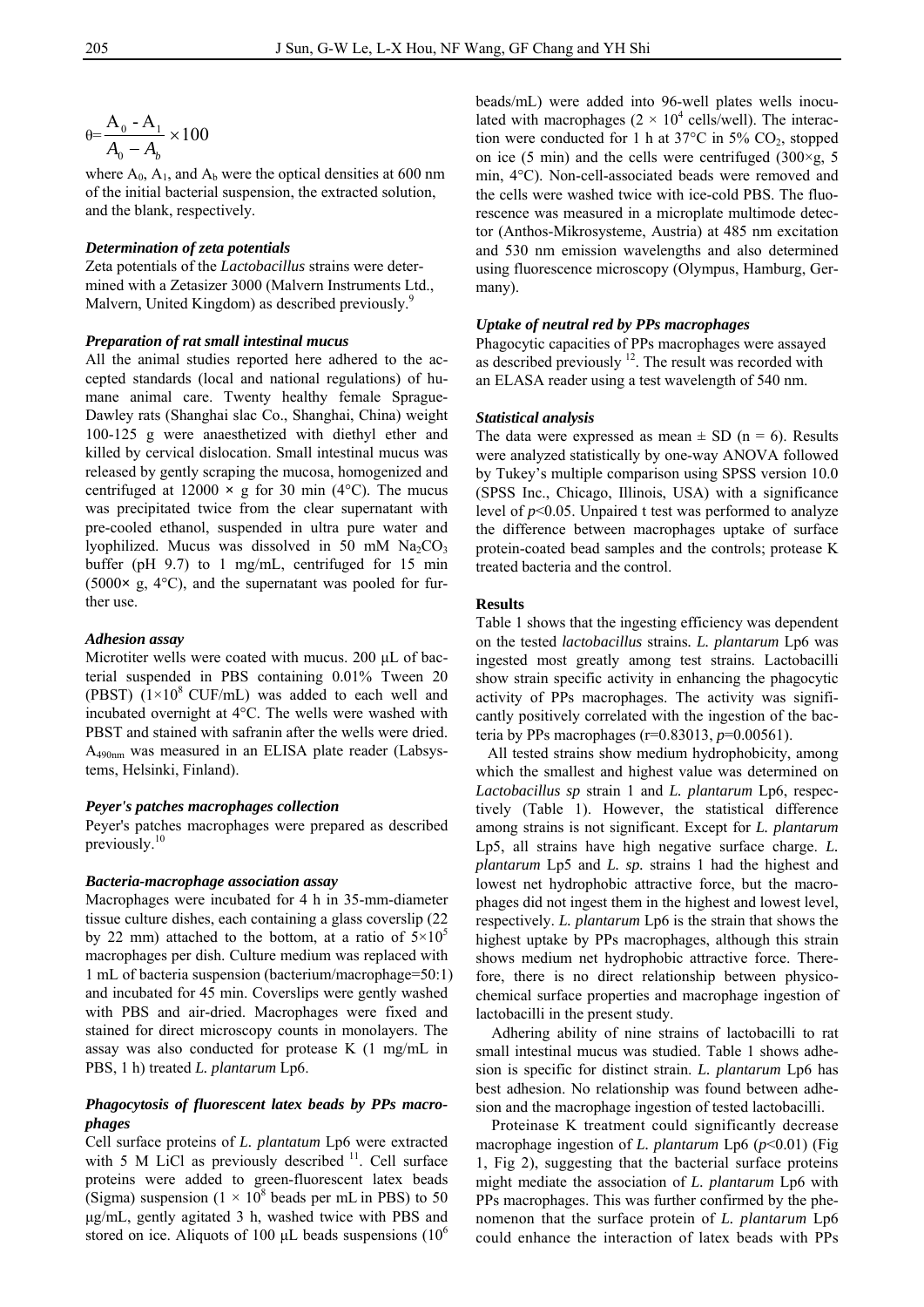| <b>Strains</b>      | Source      | hydrophobicity<br>$\binom{0}{0}$ | Zeta potential<br>(mV) | Adhesion<br>$(A_{492})$      | Ingestion<br>$(100 \text{ PM})$ | Phagocytic<br>capacity $(\%)$ <sup><math>\ddagger</math></sup> |
|---------------------|-------------|----------------------------------|------------------------|------------------------------|---------------------------------|----------------------------------------------------------------|
| $L.$ sp. strain 1   | Human feces | $7.52 \pm 4.40$                  | $-15.8 \pm 1.3$        | $0.10\pm0.01$ <sup>*</sup>   | $23.64\pm 6.57$                 | 123.38±22.09                                                   |
| $L.$ sp. strain $2$ | Sauerkraut  | $13.32 \pm 7.18$                 | $-10.7 \pm 2.2$        | $0.02 \pm 0.01$              | 22.08±12.77                     | $120.77 \pm 21.35$                                             |
| L. plantarum Lp1    | Sauerkraut  | $10.89 \pm 7.42$                 | $-16.4 \pm 1.0$        | $0.07 \pm 0.01$              | $18.74 \pm 3.82$                | $106.49{\pm}4.69$                                              |
| L. plantarum Lp2    | Sauerkraut  | $14.60 \pm 6.12$                 | $-16.86\pm2.0$         | $0.04\pm0.02$                | $17.19 \pm 4.54$                | $110.39 \pm 3.97$                                              |
| L. plantarum Lp3    | Sauerkraut  | $10.91 \pm 9.66$                 | $-16.4 \pm 2.1$        | $0.10 \pm 0.01$              | $28.41 \pm 2.15$                | 109.09±9.09                                                    |
| L. plantarum Lp4    | Yoghourt    | $14.54 \pm 2.60$                 | $-16.9 \pm 2.3$        | $0.03 \pm 0.02$              | $28.53 \pm 5.13$                | $112.99 \pm 13.08$                                             |
| L. plantarum Lp5    | Yoghourt    | $15.15 \pm 3.56$                 | $-0.46 \pm 2.9$        | $0.09 \pm 0.01$              | 39.39±4.77                      | $114.29 \pm 2.60$                                              |
| L. plantarum Lp6    | Yoghourt    | $16.51 \pm 0.55$                 | $-15.24 \pm 1.2$       | $0.14 \pm 0.03$ <sup>*</sup> | $53.00 \pm 11.10$ <sup>**</sup> | $149.35 \pm 26.53$ <sup>*</sup>                                |
| L. Bulgaricus       | Yoghourt    | $13.01 \pm 2.89$                 | $-13.3 \pm 1.86$       | $0.05 \pm 0.02$              | $48.70 \pm 7.28$ **             | $150.65 \pm 2.60^*$                                            |

**Table 1**. Adhesion, physico-chemical surface properties and ingestion by mice small intestinal PPs macrophages (PM) of lactobacilli † .

<sup>†</sup> Values are means  $\pm$  SD of three separate experiments.  $\ddagger$  The result was expressed as relative uptake of neutral red by lactobacilli stimulated PP macrophages. The mean value obtained from the control (PBS) was defined as 100%. \* *p* < 0.05, significantly different after Tukey's multiple comparison after One-way ANOVA analysis. \*\* *p* < 0.001, significantly different after Tukey's multiple comparison after One-way ANOVA analysis.



**Figure 1.** Role of surface protein in ingestion of *Lactobacillus plantarum* Lp6 by mice small intestinal PPs macrophages. Left: number of bacteria ingested per 100 PPs macrophage were significantly decreased after the bacteria were treated with Protease K for 1 h. Right: ingestion of fluorescent latex beads was significantly increased after the beads were coated with surface protein or *L. plantarum* Lp6 extracted with 5 M LiCl. \* *p* < 0.05, significantly different from control (unpaired t test). \*\*  $p < 0.01$ , significantly different from control (unpaired t test).

# macrophages.

# **Discussion**

The interaction may take place between consumed or commensal lactobacilli with PPs macrophages in M-cell pockets, possibly via limited bacterial translocation through the epithelial barrier.<sup>13</sup> The present study reveals that Lactobacillus strain with better macrophage binding ability could enhance phagocytic capacity of the latter much better, which might attribute to the stronger interaction of bacterial CAMP with their receptor on macrophages. It has found that numerous TLRx ligands specifically enhance phagocytosis of macrophage. Binding of



**Figure 2.** Ingestion of *Lactobacillus plantarum* Lp6 or fluorescent latex beads by mice small intestinal PPs macrophages. Mice small intestinal peyer's patches macrophages on microscope slides were incubated for 1 h with *L. plantarum* Lp6 (A) or the bacteria preincubated with protease K for 1 h (B) and stained with Wright-Giemsa and examined under oil-immersion microscopy (1000×). The macrophage were also incubated with fluorescent latex beads (C) or the beads coated with surface protein of *L. plantarum* Lp6 extracted with 5 M LiCl (D), Cells were washed and cytocentrifuged onto microscope slides, and were examined under fluorescence microscope (400×).

lactobacilli to macrophages might be essential for interaction of CAMP with TLRx. In mammals, phagocytosis is vital for a variety of biological events, including tissue remodeling and the continuous clearance of dying cells and invaded pathogenic bacteria. Bacteria ingested by macrophage are able to trigger the release of antimicrobial agents to kill extracellular bacteria. This implicates the importance of efficiency that PP macrophage ingests lactobacilli.

 Association of lactobacilli with PPs macrophages might depend on either nonspecific or specific mechanism.